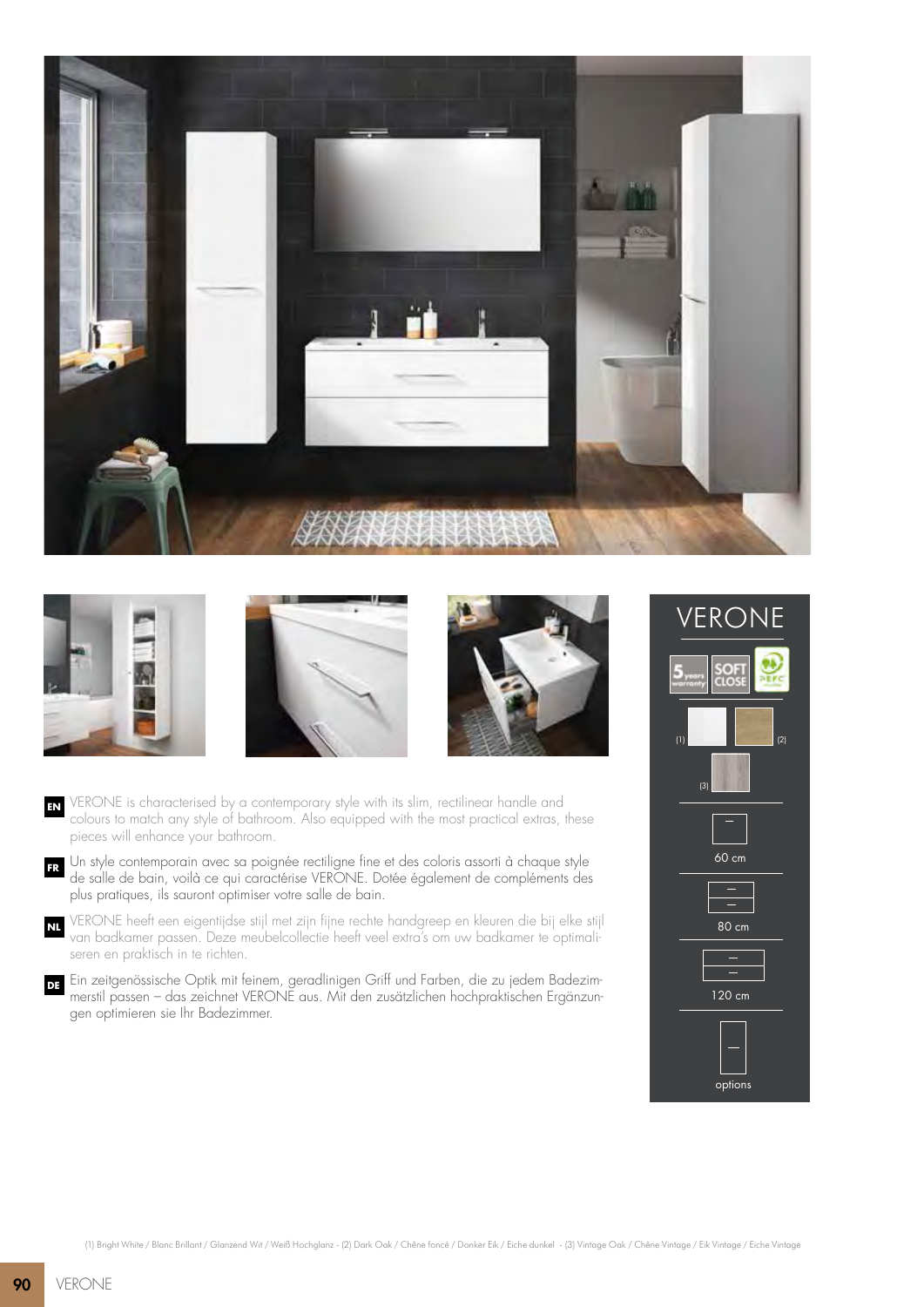



# VERONE

# **60 x 47,2 x 46 cm**

Vanity unit 60 cm - Wall cabinet delivered assembled - 1 double-sided metal drawer and railing - Soft close - Extra flat siphon connection required

### Meuble sous-plan 60 cm - Meuble à suspendre livré monté - 1 tiroir double paroi métal et railing - Fermeture progressive - Raccord siphon extra plat obligatoire

Wastafelonderbouw 60 cm - Meubel om op te hangen gemonteerd geleverd - 1 lade dubbele metalen wand en railing - Soft Close - Extra platte sifonverbinding vereist

Waschbeckenunterschrank 60 cm - Montiert geliefertes Hängemöbelstück - 1 doppelwandige Metallschublade mit Schienen - schrittweise Schließung - benötigt Anschluss an extra flachen Siphon







# **90 x 47,2 x 46 cm**

VERONE

Vanity unit 90 cm - Wall cabinet delivered assembled - 2 double-sided metal drawers - Soft close - Single space for siphon installation - Extra flat siphon connection required

Meuble sous-plan 90 cm - Meuble à suspendre livré monté - 2 tiroirs double paroi métal - Fermeture progressive - Simple passage siphon - Raccord siphon extra plat obligatoire

Wastafelonderbouw 90 cm - Meubel om op te hangen gemonteerd geleverd - 2 lades dubbele metalen wand - Soft Close - Enkele sifon-uitsparing.

Waschbeckenunterschrank 90 cm - Montiert geliefertes Hängemöbelstück - 2 doppelwandige Metallschubladen schrittweise Schließung - einfacher Siphonkanal - benötigt Anschluss an extra flachen Siphon

# 60